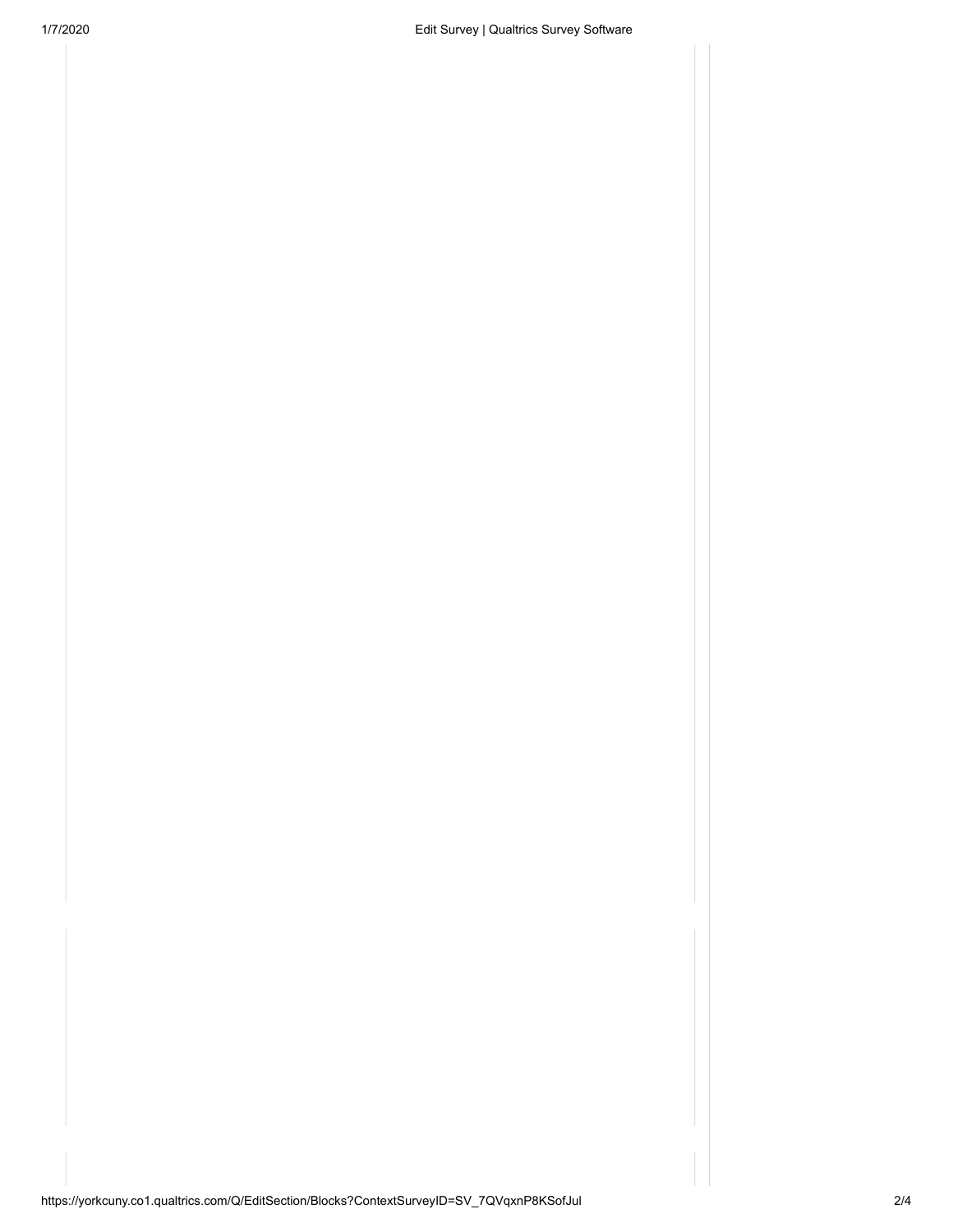| Q5                               | Q5. Overall, how satisfied were you with your study abroad experience in Moldova?                                              |
|----------------------------------|--------------------------------------------------------------------------------------------------------------------------------|
|                                  |                                                                                                                                |
| ⋫                                | $\bigcirc$ Very satisfied                                                                                                      |
| $X\rightarrow$                   | Satisfied<br>$\bigcirc$                                                                                                        |
| $X\rightarrow$                   | Dissatisfied<br>O                                                                                                              |
|                                  | Very dissatisfied<br>O                                                                                                         |
| Q5a                              | Q5a. If you rated your study abroad experience as dissatisfied or very dissatisfied, please<br>explain why in the space below: |
| ⋫                                |                                                                                                                                |
| iQ                               |                                                                                                                                |
|                                  | $\blacktriangleright$                                                                                                          |
|                                  | $--- - - -$ Page Break $--- -$                                                                                                 |
|                                  |                                                                                                                                |
| $\Box$ Q6                        | Q6. What were the most desirable aspects of your study abroad experience in Moldova?                                           |
| ⋫                                |                                                                                                                                |
| iQ                               |                                                                                                                                |
|                                  |                                                                                                                                |
|                                  | $\blacktriangleright$ .                                                                                                        |
| $\Box$ Q7                        | Q7. What were the least desirable aspects of your study abroad experience in Moldova?                                          |
| ⋫                                |                                                                                                                                |
| iQ                               |                                                                                                                                |
|                                  |                                                                                                                                |
|                                  | $\blacktriangleright$                                                                                                          |
|                                  |                                                                                                                                |
| $\Box$ Q8                        | Q8. Please provide any additional comments you would like to share about your study abroad<br>experience in Moldova:           |
| ⋫                                |                                                                                                                                |
| iQ                               |                                                                                                                                |
|                                  |                                                                                                                                |
|                                  |                                                                                                                                |
|                                  | $\blacktriangleright$                                                                                                          |
|                                  | <b>Add Block</b>                                                                                                               |
|                                  |                                                                                                                                |
| $\overline{\phantom{0}}$ Block 1 |                                                                                                                                |
|                                  | Block Options $\sim$                                                                                                           |
|                                  |                                                                                                                                |
|                                  |                                                                                                                                |